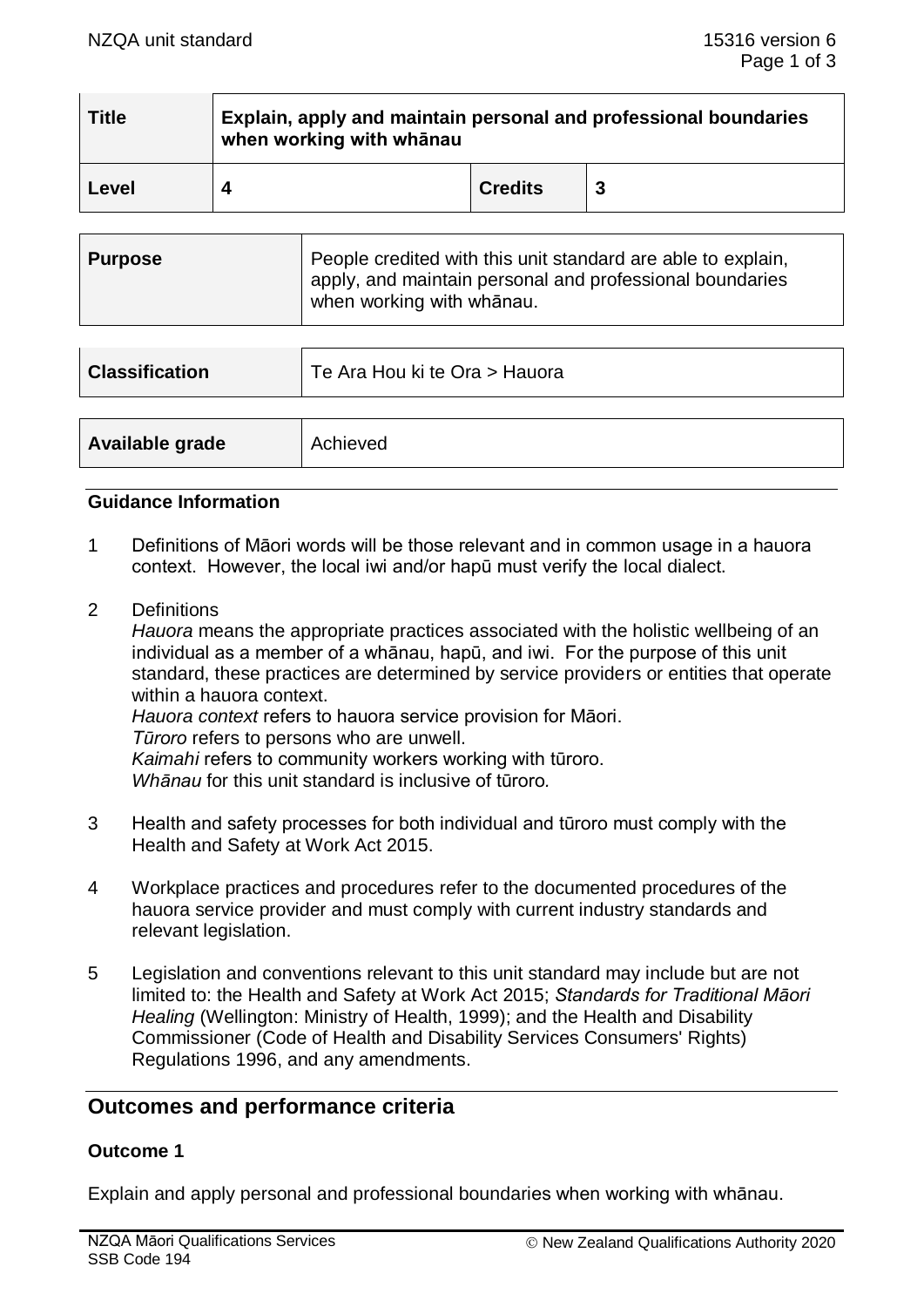## **Performance criteria**

- 1.1 Personal and professional boundaries are identified in accordance with industry practices and procedures.
	- Range may include but is not limited to Human Resources, workplace policies, management, employer; evidence of three is required.
- 1.2 Personal and professional boundaries are explained in terms of tikanga.

Range may include but is not limited to – whanaungatanga, manaakitanga, tuakana/teina, kaitiakitanga; evidence of three is required.

## **Outcome 2**

Maintain personal and professional boundaries.

Range 10 Code of Rights, whanaungatanga, manaakitanga, Health and Safety Commission, Provider Code of Conduct.

### **Performance criteria**

- 2.1 Personal and professional boundaries are maintained in relation to tikanga.
- 2.2 Personal and professional boundaries are maintained in accordance with workplace practices and procedures.
- **Planned review date** 31 December 2022

#### **Status information and last date for assessment for superseded versions**

| <b>Process</b>           | <b>Version</b> | <b>Date</b>       | <b>Last Date for Assessment</b> |
|--------------------------|----------------|-------------------|---------------------------------|
| Registration             |                | 23 October 1998   | 31 December 2012                |
| <b>Review</b>            | $\overline{2}$ | 18 December 2002  | 31 December 2012                |
| <b>Review</b>            | 3              | 20 August 2010    | 31 December 2017                |
| <b>Review</b>            | $\overline{4}$ | 10 December 2015  | N/A                             |
| <b>Revision</b>          | 5              | 28 September 2017 | N/A                             |
| Rollover and<br>Revision | 6              | 23 April 2020     | N/A                             |

| <b>Consent and Moderation Requirements (CMR) reference</b> | 0165 |
|------------------------------------------------------------|------|

This CMR can be accessed at [http://www.nzqa.govt.nz/framework/search/index.do.](http://www.nzqa.govt.nz/framework/search/index.do)